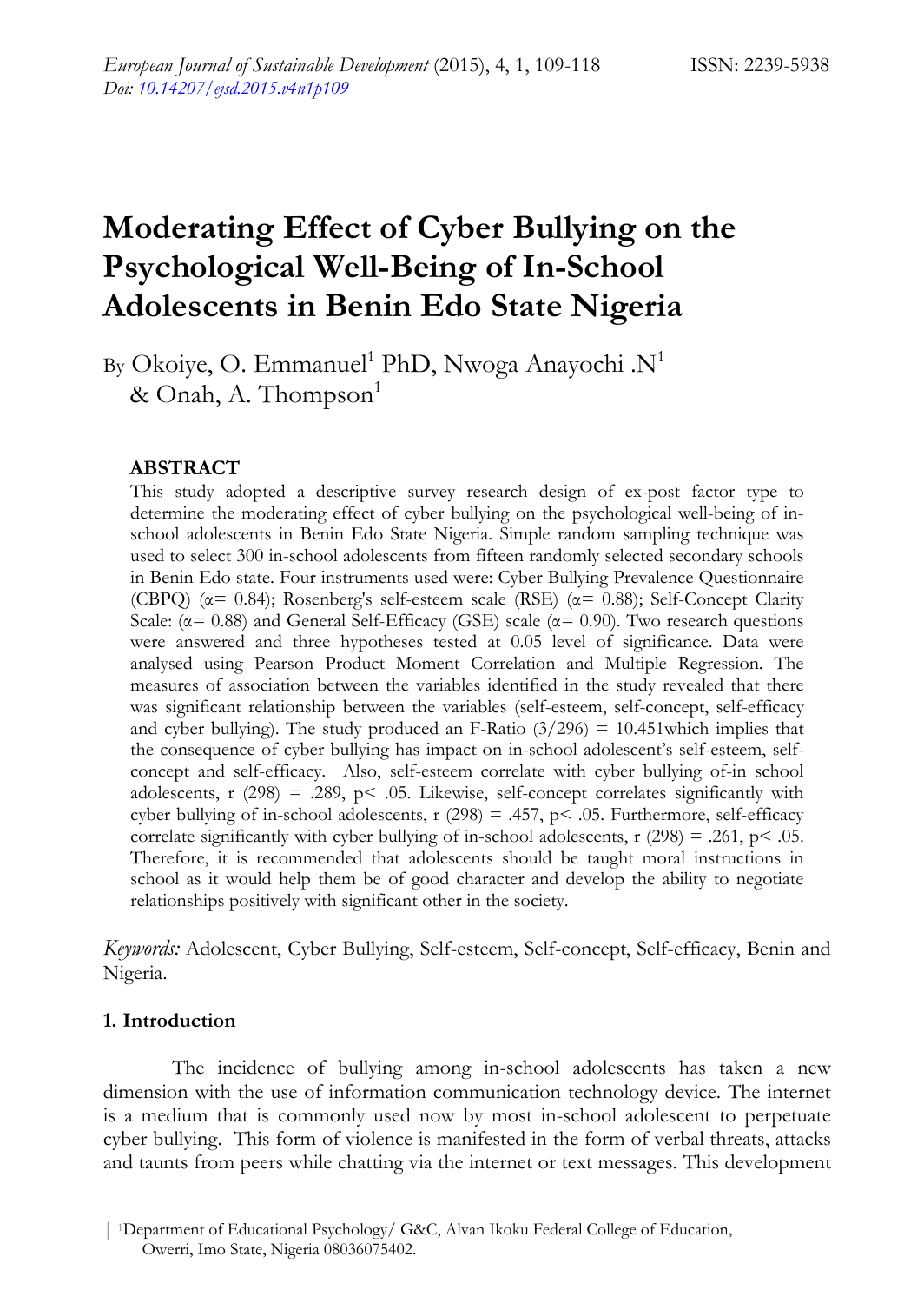is now gaining momentum in Nigeria with an unimaginable psychological effect on the well-being of in-school adolescents. According to Keith and Martin (2005) in this 21st Century, school violence has taken on a new and more insidious form with the application of new technologies that have made it easier for bullies to gain access to their victims without physical contact.

This implies that advancement in modern technology has influenced a new method of victimization that has taken traditional bullying to a new extreme dimension. Cyber bullying, the voluntary and repetitious abuse that is inflicted through computers, cell phones, and other electronic devices (Hinduja & Patchin, 2010), is a modern method of victimization that has affected over 40 percent of adolescents in the past year (National Crime Prevention Council, 2010). Similar to traditional bullying, cyber bullying is used to exert power and dominance over another person (Beran & Li, 2005). Cyber bullying, however, accomplishes this control through text messaging, instant messaging, or social networking websites, such as Facebook, MySpace, and Twitter (Beran & Li, 2005), enabling the cyber bully to harass, threaten, or ridicule the victim in both public (e.g., the internet) and private domains (e.g., text messaging) (Palmeri, 2013).

Also, Mesch (2009) posits that cyber bullying jeopardizes the mental, emotional, and physical well being of children and puts society at the risk of ethical and moral deterioration. Unlike face-to-face bullying it does not end from the time the school gets over but follows the child/adolescent back home with an easy access to the various forms of digital communication gadget. However, this form of bullying is recent because of the increase of mobile phones and internet usage within the adolescent population (Mesch, 2009).

Palmeri (2013) assert that cyber bullying is a unique component that can be especially detrimental for victimized adolescents. For example, a cyber bully victim can receive an unlimited amount of harassing messages through several different networks. Within a matter of minutes the cyber bully can post a rumour on a victim's Face book status or send harassing text messages that fill the victim's inbox. Each of these methods attribute to the inescapability of cyber bullying by broadening the potential audience of the cyber bully attack (Sourander, Brunstein-Klomek, Helenius, Ikonen, Lindroos, Luntamo & Koskelainen, 2010). If a cyber bully posts something embarrassing or defaming about the victim on any social networking website, everyone who is a friend with the cyber bully or the victim has the potential to see the post. The victim not only has to deal with the embarrassment of being victimized, but also with the knowledge that everyone who has access to the Internet is able to witness this humiliation. Thus, cyber bullying can cause significant emotional and psychological harm that can result to affected in-school adolescents developing low self-esteem, poor self-concept and become less efficacious in their relationship with their environment (Sourander, et al, 2010).

Adolescence is a period of identity formation and a time they crave for social acceptance which when not attain mars the well-being of an adolescent. The social network media is a medium used by in-school adolescents to establish their identity and seek social recognition and peer acceptance via chatting or conferencing. However, if they experience cyber bullying, it impact negatively on their psychological and emotional wellbeing. In support, Beaty and Alexeyev (2008) state that victims of cyber bullying tend to have lower self-esteem than non-victims. It has also been found that repeated acts of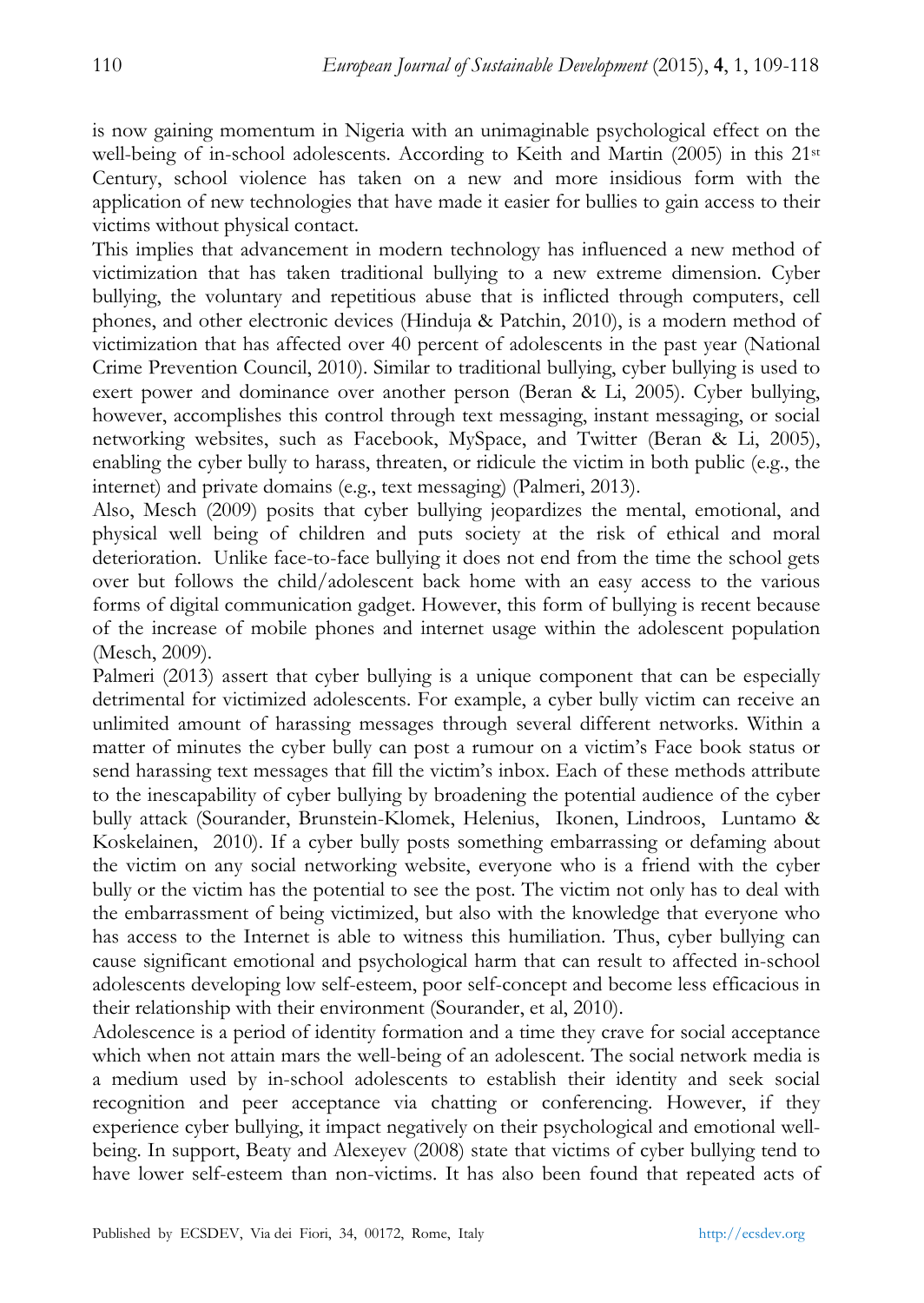cyber bullying has been shown to threaten healthy development of self-esteem in youths and contribute to school failure and dropout (Raskauskas & Stoltz, 2007) and increase psychological symptoms such as depression and anxiety (Raskauskas & Lynch, 2007).

The victim of cyber bullying has also been related to the development of general psychological distress and poor psychosocial adjustment such as the development of low self-concept (Raskauskas & Stoltz, 2007). In a study involving victims of cyber-bullying, 31% of students victimized reported being very or extremely upset, 19% were very or extremely afraid, and18% were very or extremely embarrassed by online harassment (Raskauskas & Stoltz, 2007). Bullies' low self-perceptions may serve as a motivator for their engagement in bullying behaviours so as to enhance facets of their self-concept. As a consequence of their bullying behaviours, bullies may attain a personal perception of power and status in the social group which reinforces their behaviour (Parada, Marsh, Craven & Papworth, 2005). When specific facets of self-concept have been considered, it has been found that those who are bullied tend to have negative self-perceptions with reference to the degree with which they view themselves as socially capable or accepted by their peers (Hawker & Boulton, 2000).

Contemporary research as to the effects of cyber bullying indicates that victims of this phenomenon often experience symptoms such as depression, anxiety, loneliness, social exclusion, poor academic performance, and some experience suicidal thoughts (Juvonen & Gross, 2008). Scientific research has found that these types of symptoms are determined by the level of self-efficacy a person has (Bandura, 1997). Victims with a low sense of self-efficacy believe that they cannot manage the potential threats associated with victimization, and they experience high levels of stress, anxiety, and depression (Bandura, 1997). Furthermore, adolescent victims with a low sense of self-efficacy tend not to dwell on their coping deficiencies and view many aspects of their environment as fraught with danger (Bandura, 1997). Likewise, Lazuras, Barkoukis and Tsorbatzoudis (2012) found that self-efficacy beliefs mediate the effects of empathy on cyber bullying intentions among Greek adolescents.

#### **2. Statement of the Problem**

Cyber bullying involves harassment or mistreatment carried out by an offender against a victim who is physically distant. Nonetheless, though cyber bullying does not involve personal contact between an offender and victim, it remains psychologically and emotionally damaging to youth. These development causes strain that elicit or produce feelings of anger, frustration, or depression - which then can surface as negative behavioural choices. Therefore, it could be said that in-school adolescents that experience strain in interpersonal relationship due to being bullied are more at risk to engage in deviant or delinquent behaviours. This implies that cyber bullying victimization can be a potent source of emotional and psychological strain among in-school adolescents that can in turn lead to deviant coping responses.

#### **2.1. Research Questions**

The following research questions were answered in the study: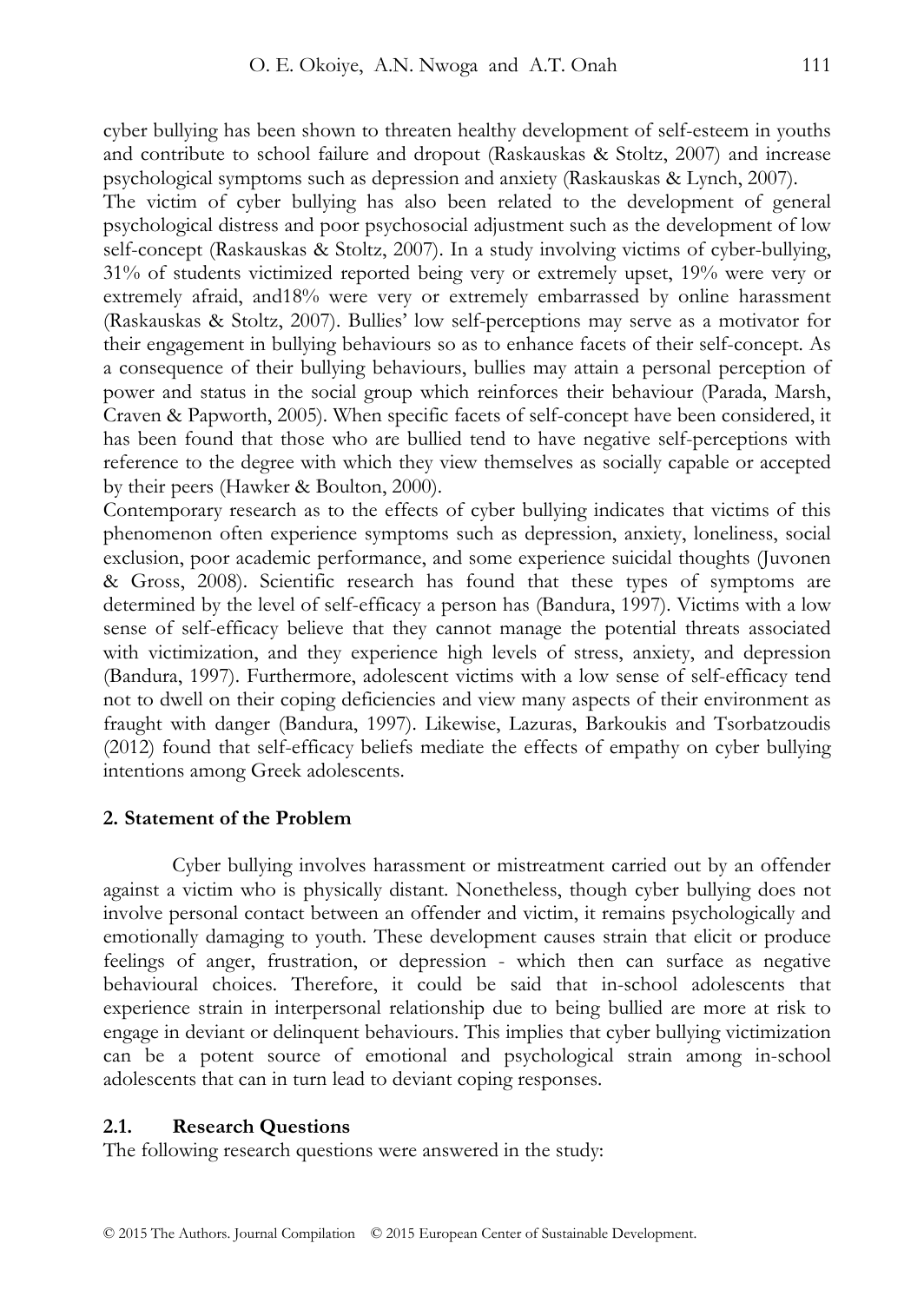1. What relationships exist between in-school adolescent's self-esteem, selfconcept, self-efficacy and cyber bullying?

2. What impact does cyber bullying have on in-school adolescent's self-esteem, self-concept and self-efficacy?

### **2.2. Research Hypotheses**

The following hypotheses are tested at 0.05 margin of error.

1. There is no significant relationship between self-esteem and cyber bullying of inschool adolescents?

2. There is no significant relationship between self-concept and cyber bullying of in-school adolescents?

3. There is no significant relationship between self-efficacy and cyber bullying of in-school adolescents?

# **3. Methodology**

# **3.1. Research design**

This study adopted a descriptive survey design of ex-post factor type.

# **Population**

The population for this study consists of all in-school adolescents in Benin Metropolis in Edo State Nigeria.

# **Sample and Sampling Technique**

Simple random sampling technique was used to select three hundred senior secondary in-school adolescents (SSSIII) comprising of male and female students from fifteen randomly selected secondary schools in Benin Edo State Nigeria.

### **3.2. Instrumentation**

**The Cyber Bullying Prevalence Questionnaire (CBPQ)** by Rigby and Slee, (1999) was used to measure incidence of cyber bullying among in-school adolescents. It is a twenty item instrument that has being used across culture and proven to be reliable. It has items such as: I like to harass people on internet: I like to intimidate people I chat with on my social network etc. The instrument has a reliability coefficient of 0.84.

**Rosenberg's self-esteem scale (RSE)** Self-esteem was measured using Rosenberg's self-esteem scale. This 10-item self-report measure requires respondents to indicate their perceptions of themselves in positive or negative ways. Examples of items in the scale are: "I am able to do things as well as most other people do" and "I can do anything I really set my mind to". Learners respond on a 4-point scale  $(4 =$  strongly agree,  $3 =$ agree,  $2 =$  disagree and  $1 =$  strongly disagree) with higher total scores indicating a stronger self-esteem. The test-retest reliability of RSE ranged from 0.85 to 0.88.

**Self-Concept Clarity Scale (Campbell, Trapnell, Heine, Katz, Lavallee & Lehman, 1996):** This scale was used to measure the self-concept of in-school adolescents. It is a12-item measure of the degree to which individuals rate a clear notion of who they are. An example item is: ''In general, I have a clear sense of who I am and what I am.'' The scale is a 4-point scale. Higher scores reflect higher self-concept clarity. The scale has an alpha reliability coefficient of 0.88.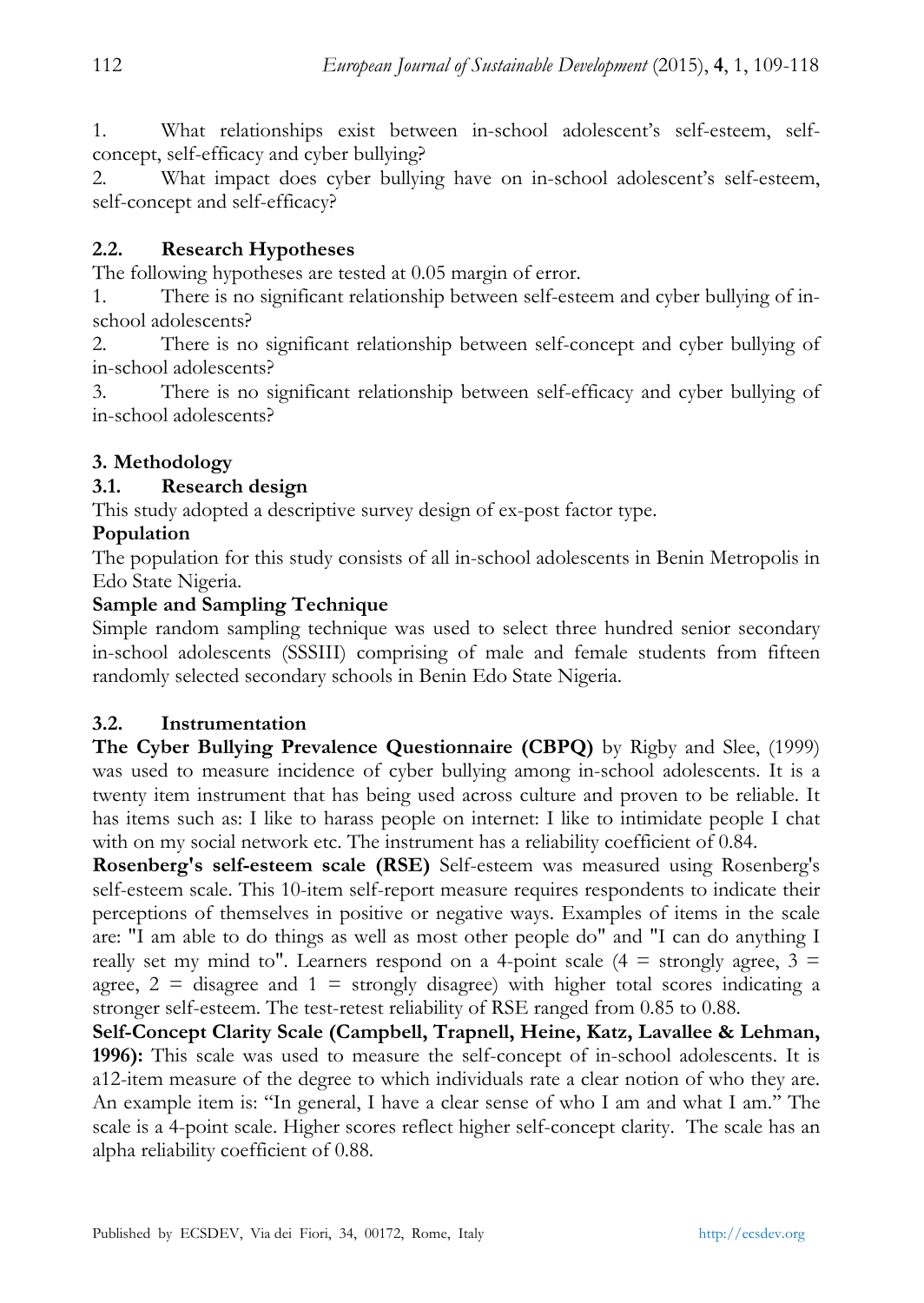**General Self-Efficacy (GSE) scale** by (Schwarzer & Jerusalem, 1995) was used to measure in-school adolescent's self-efficacy. This scale is created to predict coping with daily hassles as well as adaptation after experiencing various kinds of stressful life events. It is a ten item standardized instrument that requires 10 minutes on average to answer the questions. Responses are made on a 4-point scale. Responses to all 10 items are summed up to yield the final composite score, with a range from 10 to 40. No recoding. In samples from 23 nations, Cronbach's alphas ranged from .76 to .90. The scale is unidimensional, as found in a series of confirmatory factor analyses (Scholz, Gutiérrez-Doña, Sud, & Schwarzer, 2002). Criterion related validity is documented in numerous correlation studies where positive coefficients were found with favourable emotions, dispositional optimism, and work satisfaction. Negative coefficients were found with depression, anxiety, stress, burnout, and health complaints.

### **Procedure**

The researchers sought the consent of the principals, teachers and students of the schools to be used for the study and also explained the need for the study, after which the research questionnaires were personally administered to them and collected back for data analysis.

### **Data analysis**

Data was analyzed using Pearson product moment correlation and multiple regression analysis statistical tools at 0.05 level of significance. Multiple regression was used to seek answer to the research questions asked and PPMC was used to determine if the level of relationship between the variables were statistically significant to warrant rejection or acceptance of the hypothesis.

### **4. Results**

The results of the findings are thus, presented in the tables below: Research question 1: What relationships exist between in-school adolescent's self-esteem, self-concept, self-efficacy and cyber bullying?

 **Table 1: Descriptive Statistics and Correlation Matrix of Relationship between in-school adolescent's self-esteem, self-concept, self-efficacy and cyber bullying** 

| <b>Variables</b>      |     | Mean  | Std. Dev |       |       |       |       |
|-----------------------|-----|-------|----------|-------|-------|-------|-------|
| <b>Cyber Bullying</b> | 300 | 49.83 | 10.26    | 1.000 |       |       |       |
| Self-Esteem           | 300 | 29.31 | 4.734    | .289  | 1.000 |       |       |
| <b>Self-Concept</b>   | 300 | 47.25 | 9.131    | .457  | .078  | 000.1 |       |
| <b>Self-Efficacy</b>  | 300 | 40.88 | 7.637    | .261  | 105   | 077   | 1.000 |

Table 1 gives description of measures of association between the variables identified in this study. The scores indicate that there is significant relationship between the variables (self-esteem, self-concept, self-efficacy and cyber bullying). One striking outcome of the inter-correlation results is that self-concept correlated most positively with cyber bullying of in-school-adolescents ( $r = .457$ ,  $p < 0.05$ ).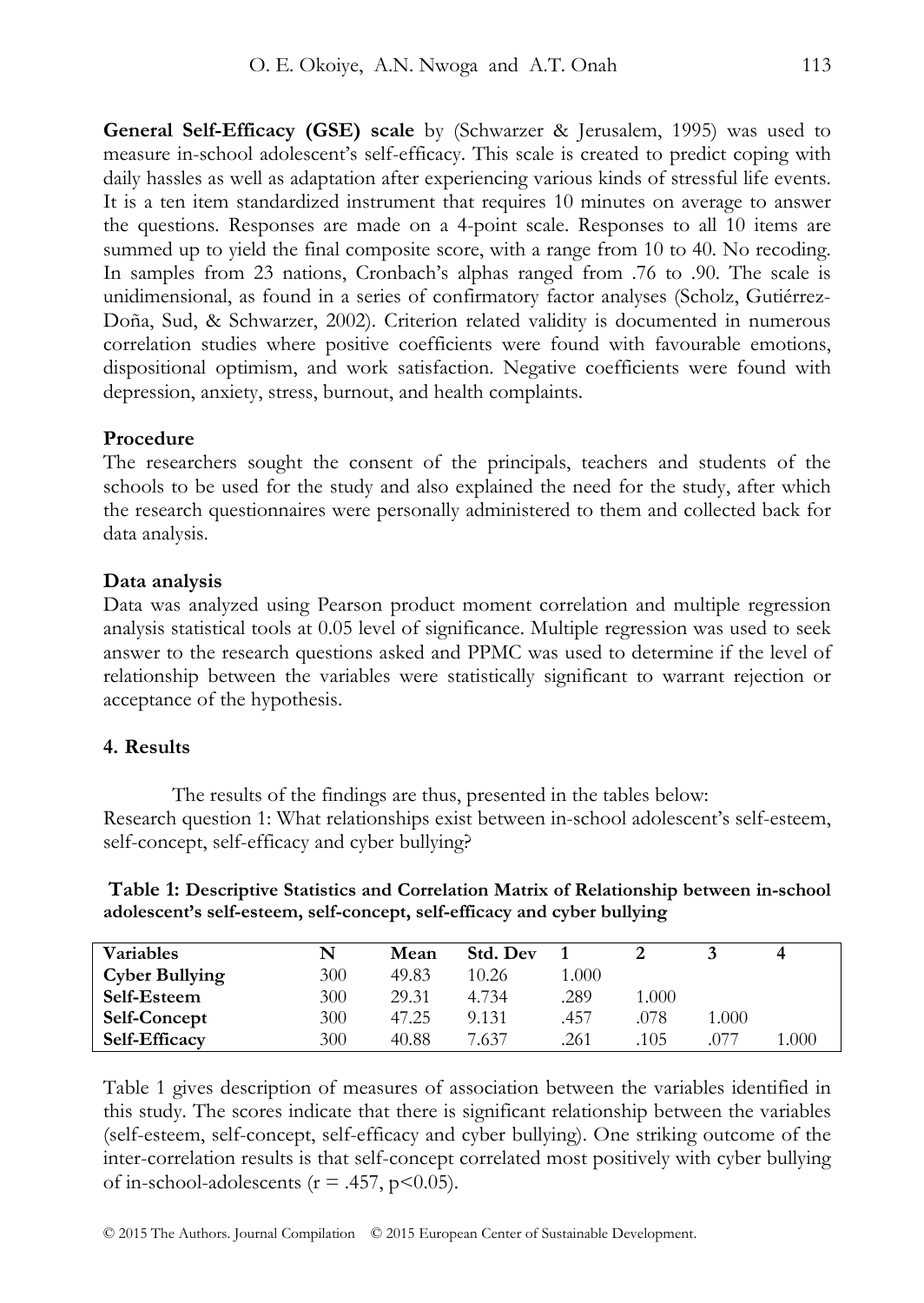**Research question 2:** What impact does cyber bullying have on in-school adolescent's self-esteem, self-concept and self-efficacy?

**Table 2: Regression summary table showing the impact of cyber bullying on in-school adolescents self-esteem, self-concept and self-efficacy** 

| $R = .371$<br>$R^{2} = 138$<br>Adj $R^{2=}$ .125<br>Std Error $= 9.5976$ |     |                  |             |         |      |
|--------------------------------------------------------------------------|-----|------------------|-------------|---------|------|
| Source                                                                   | Df  | Sum squares (ss) | Mean square | F-Ratio | Sig  |
| Regression                                                               | 3   | 2887.981         | 962.660     | 10.451  | .000 |
| Residual                                                                 | 296 | 18054.239        | 92.113      |         |      |
| Total                                                                    | 299 | 20942.220        |             |         |      |

The result on table 2 revealed that the consequence of cyber bullying has impact on inschool adolescents self-esteem, self-concept and self-efficacy. This is revealed as thus, R= .371,  $R^2$  = .138, Adj.  $R^2$  = .125 and Std. error of estimate 9.5976. The result of the multiple regression analysis produced an F-Ratio  $(3/296) = 10.451$  which was significant at p<0.05 alpha level.

**Hypothesis 1.** There is no significant relationship between self-esteem and cyber bullying of in-school adolescents?

**Table 3: PPMC summary table showing significant relationship between self-esteem and cyber bullying of in-school adolescents.** 

| <b>Variables</b>      |     | Mean  | SD    |      |     |  |
|-----------------------|-----|-------|-------|------|-----|--|
| <b>Cyber Bullying</b> | 300 | 49.83 | 10.26 | .289 | 298 |  |
| Self-Esteem           | 300 | 29.31 | 4.734 |      |     |  |
|                       |     |       |       |      |     |  |

Table 3 shows that self-esteem correlate with the cyber bullying of-in school adolescents,  $r$  (298) = .289, p < .05. With this result the Ho: is thus rejected. This implies that the selfesteem of in-school adolescent's is impaired due to incidence of cyber bullying.

**Hypothesis 2.** There is no significant relationship between self-concept and cyber bullying of in-school adolescents.

| Table 4: PPMC summary table showing significant relationship between self-concept |  |  |
|-----------------------------------------------------------------------------------|--|--|
| and cyber bullying of in-school adolescents                                       |  |  |

| ------                |     |       |       |  |     |  |  |  |
|-----------------------|-----|-------|-------|--|-----|--|--|--|
| <b>Variables</b>      |     | Mean  | SD    |  |     |  |  |  |
| <b>Cyber Bullying</b> | 300 | 49.83 | 10.26 |  | 298 |  |  |  |
| <b>Self-Concept</b>   | 300 | 47.25 | 9.131 |  |     |  |  |  |

Table 4 shows that self-concept correlates significantly with cyber bullying of in-school adolescents, r (298) = .457, p < .05. With this result the Ho: is thus rejected. This implies that the cyber bullying impact greatly and negatively on the self-concept of in-school adolescents that experiences it.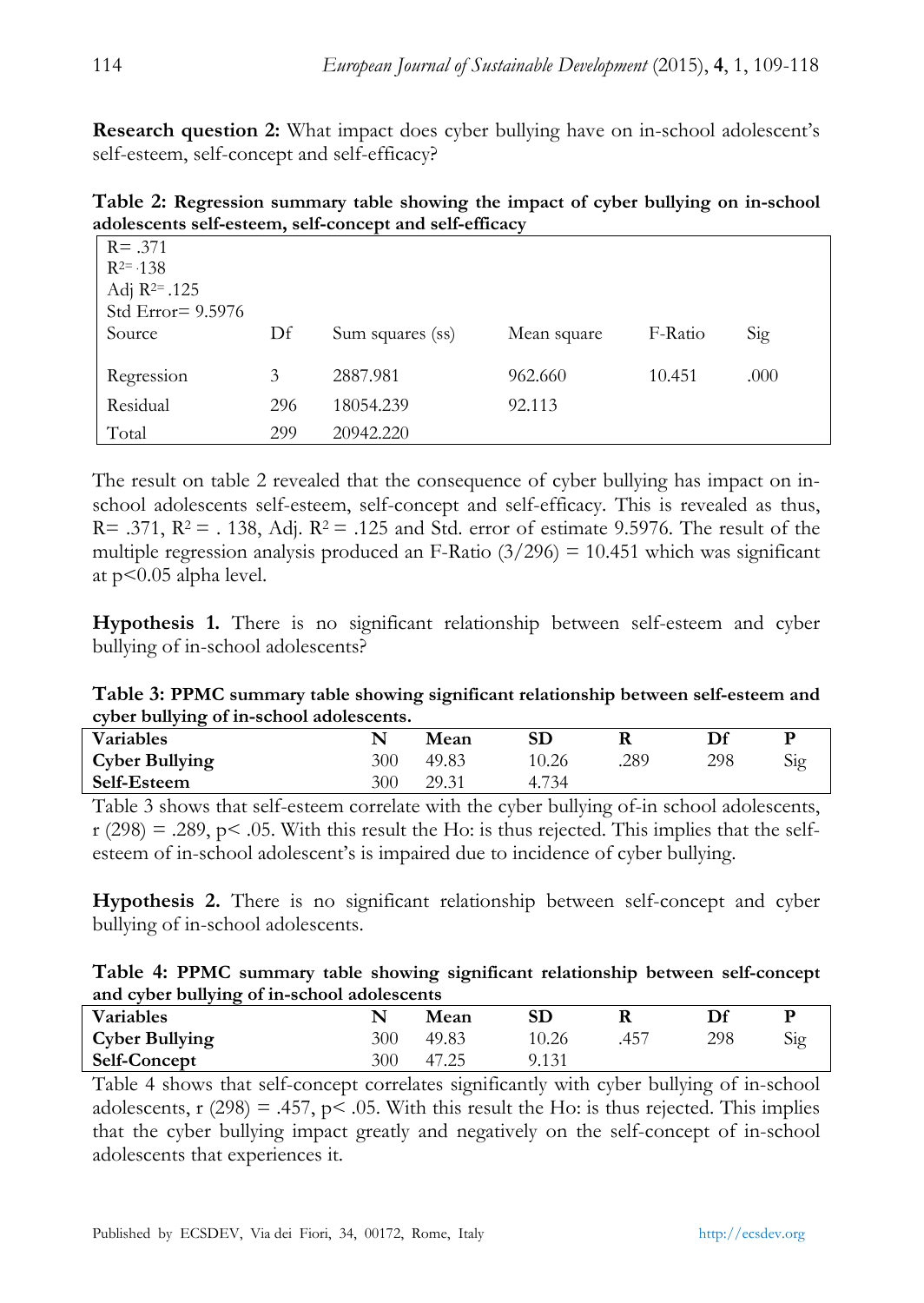**Hypothesis 3.** There is no significant relationship between self-efficacy and cyber bullying of in-school adolescents

**Table 5: PPMC summary table showing significant relationship between self-efficacy and cyber bullying of in-school adolescents**

| <b>Variables</b>      |     | Mean  | SD     |      |     |  |
|-----------------------|-----|-------|--------|------|-----|--|
| <b>Cyber Bullying</b> | 300 | 49.83 | 10.26  | .261 | 298 |  |
| <b>Self-Efficacy</b>  | 300 | 40.88 | 7.6367 |      |     |  |

Table 5 shows that self-efficacy correlate significantly with cyber bullying of in-school adolescents, r (298) = .261, p < .05. With this result the Ho: is thus rejected. This implies that cyber bullying negatively affects the self-efficacy of in-school adolescents.

### **Discussion of the findings**

**Research Question One:** What relationships exist between in-school adolescent's selfesteem, self-concept, self-efficacy and cyber bullying? The result of the study revealed that there is significant relationship between the variables (self-esteem, self-concept, selfefficacy and cyber bullying). This implies that the incidence of cyber bullying could make in-school adolescents develop low self-esteem, poor self-concept and become less selfefficacious in their relationship with their environment. This supports National Crime Prevention Council, (2010) report of the fact that cyber bullying is a modern method of victimization that has affected the psychological well-being of over 40 percent of adolescents in the past years.

**Research Question Two:** What impact does cyber bullying have on in-school adolescent's self-esteem, self-concept and self-efficacy? The findings of the study shows that cyber bullying has significant negative impact of the psychological well-being of inschool adolescents as indicated by the F-Ratio  $(3/296) = 10.451$  result of the study. The reason for this development could be that cyber bully as a form of violence is manifested in the form of verbal threats, attacks and taunts from peers while chatting via the internet or text messages and has gained momentum in Nigeria with an unimaginable psychological effect on the well-being of in-school adolescents. In congruence, Mesch (2009) posits that cyber bullying jeopardizes the mental, emotional, and physical well being of the children and puts society at the risk of ethical and moral deterioration. Unlike face-to-face bullying it does not end from the time the school gets over but follows the child/adolescent back home with an easy access to the various forms of digital communication.

**Hypothesis 1.** There is no significant relationship between self-esteem and cyber bullying of in-school adolescents? The result of the study shows that self-esteem correlate with the cyber bullying of-in school adolescents,  $r(298) = .289$ ,  $p \le .05$ . This implies that the self-esteem of in-school adolescent's is impaired due to incidence of cyber bullying. This also highlights the fact that when in-school adolescents are bullied through the internet, face book or other social network media, they tend to have a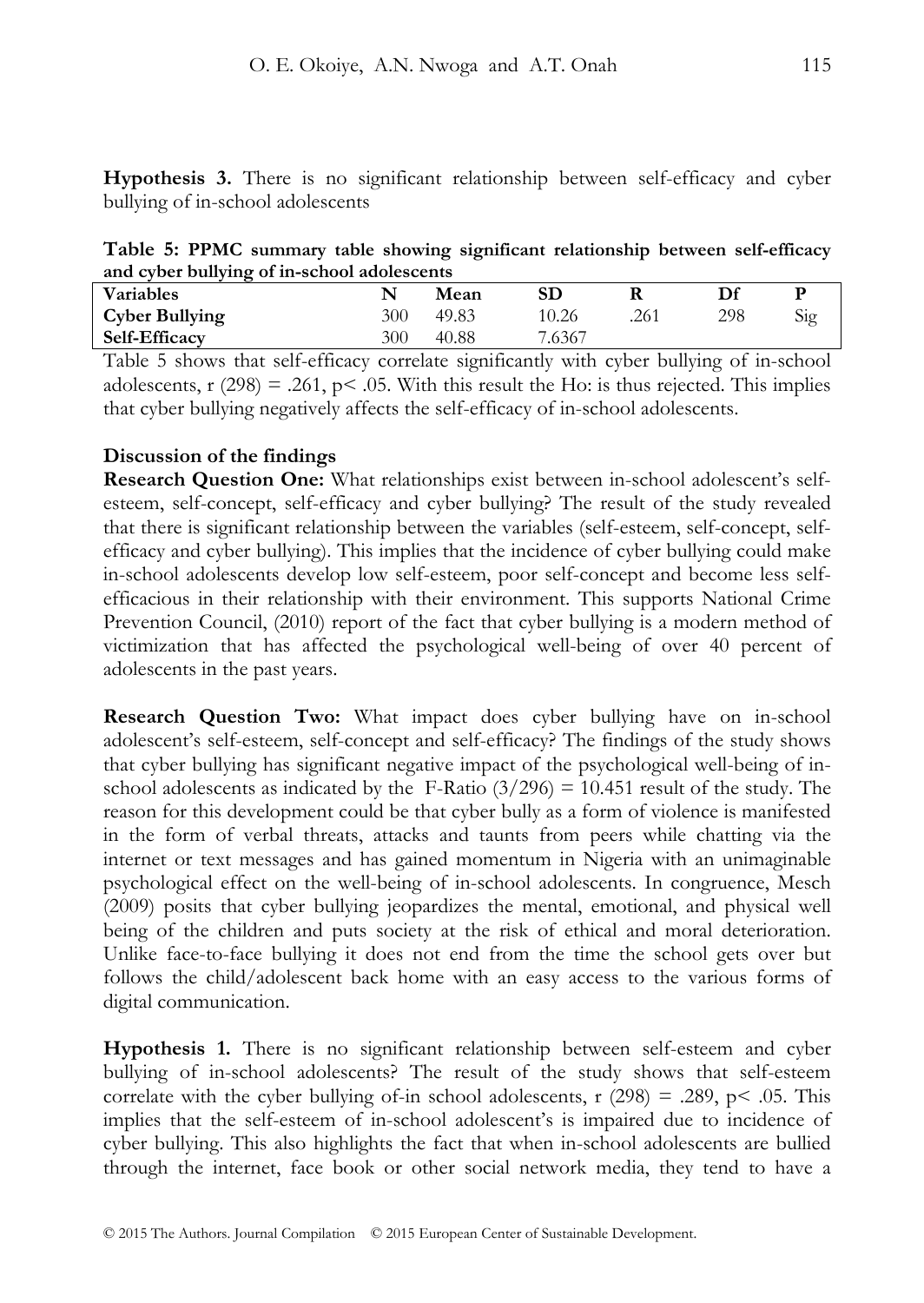depleted self-esteem considering the fact that other people in their social network would be aware of their experience(s). This corroborates Sourander, et al, (2010) report of the fact that if a cyber bully posts something embarrassing or defaming about the victim on any social networking website, everyone who is friends with the cyber bully or the victim has the potential to see the post. The victim not only has to deal with the embarrassment of being victimized, but also with the knowledge that everyone who has access to the Internet is able to witness this humiliation. Thus, cyber bullying can cause significant emotional and psychological harm that can result to affected in-school adolescents developing low self-esteem, poor self-concept and become less efficacious in their relationship with their environment (Sourander, et al, 2010).

**Hypothesis 2.** There is no significant relationship between self-concept and cyber bullying of in-school adolescents. The findings shows that self-concept correlates significantly with cyber bullying of in-school adolescents,  $r$  (298) = .457,  $p$  < .05. This indicates that cyber bullying impact greatly on the self-concept of in-school adolescents that experiences it. Thus, it is often observed that when in-school adolescents experience cyber bullying, they start having poor self-perception of themselves and consequently feel less appreciated by significant others and their experience may further mar their ability to develop positive identity. Thus, the victim of cyber bullying has also been related to the development of general psychological distress and poor psychosocial adjustment such as the development of low self-concept (Raskauskas & Stoltz, 2007). In a study involving victims of cyber-bullying, 31% of students victimized reported being very or extremely upset, 19% were very or extremely afraid, and18% were very or extremely embarrassed by online harassment. However, bullies' low self-perceptions may serve as a motivator for their engagement in bullying behaviours so as to enhance facets of their self-concept (Raskauskas & Stoltz, 2007).

**Hypothesis 3.** There is no significant relationship between self-efficacy and cyber bullying of in-school adolescents. The findings of the study reveals that self-efficacy correlate significantly with cyber bullying of in-school adolescents,  $r(298) = .261$ ,  $p < .05$ . This implies that cyber bullying negatively affects the self-efficacy of in-school adolescents. This shows that when in-school adolescents consistently experience harassment and threat through cyber bullying, they tend to lose self-confidence and become less efficacious in their ability to face and overcome challenges that relates to negotiating relationships. Therefore, it is of note that victims with a low sense of selfefficacy believe that they cannot manage the potential threats associated with victimization, and they experience high levels of stress, anxiety, and depression (Bandura, 1997). Furthermore, adolescent victims with a low sense of self-efficacy "tend to dwell on their coping deficiencies and view many aspects of their environment as fraught with danger" (Bandura, 1997). Likewise, Lazuras, Barkoukis and Tsorbatzoudis (2012) found that self-efficacy beliefs mediated the effects of empathy on cyber bullying intentions among Greek adolescents.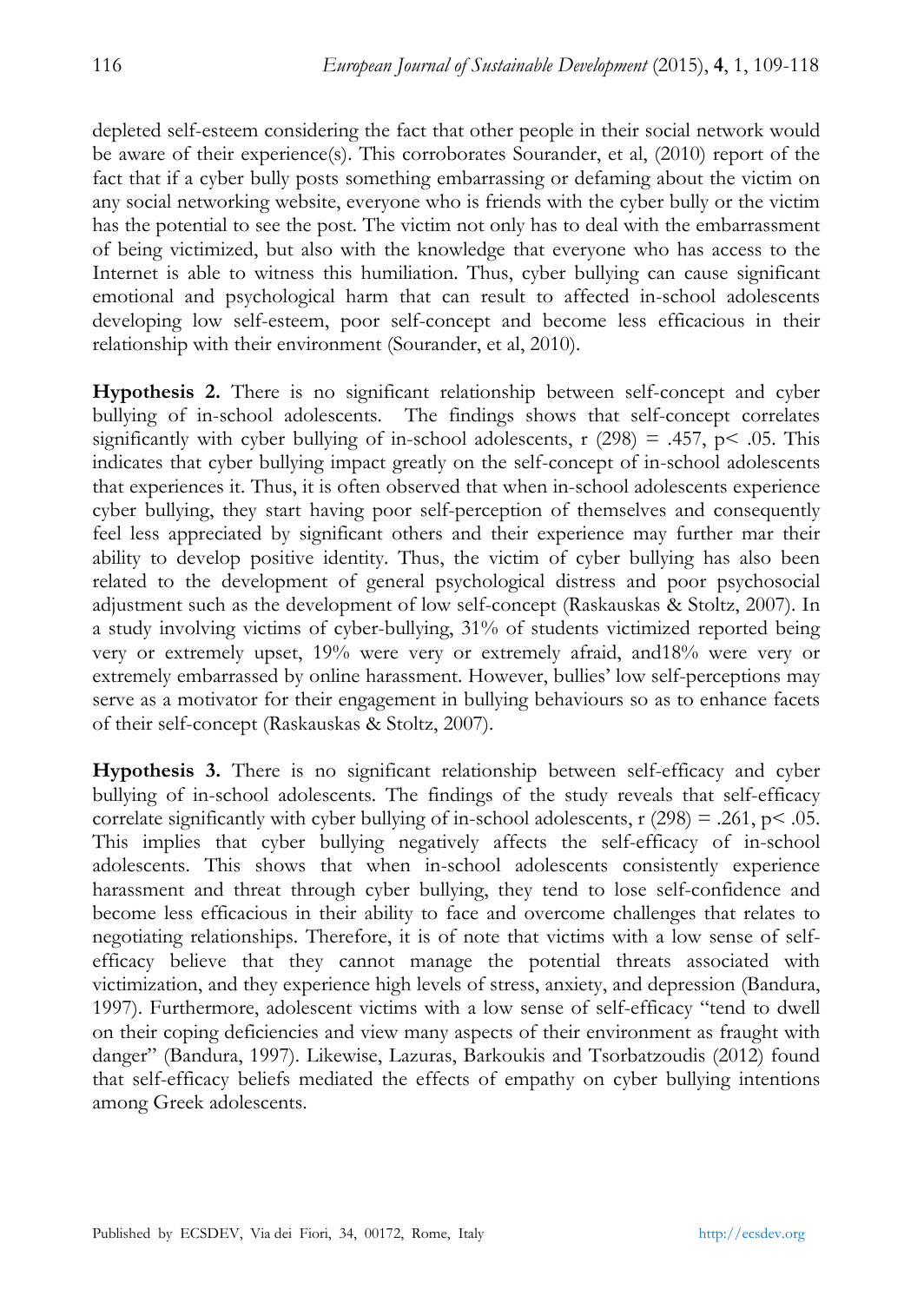The findings of this research provide reasonable information that can be applied in the field of counselling psychology, sociology and education to help in-school adolescent overcome their negative experience of cyber bullying. This implies that with appropriate attention focused on developmental life span of adolescents, parent and teachers should endeavour to develop good morals in adolescents as this would help them express good behavioural conduct in the society.

### **Recommendations**

Adolescents should be given orientation on the need to develop good virtues, be disciplined and have positive self-control.

Parents should monitor their children use of internet by observing their discussion and antics.

Appropriate guidance should be given to adolescents as this will help them express good behavioural conduct in their interpersonal relationship with their peers.

Adolescents should be taught moral instructions in school as it would help them be of good character and potent the ability to negotiate relationships positively with other people in the society.

#### **Conclusion**

The incidence of bullying among in-school adolescents has taken a new dimension with the use of information communication technology device. The internet is a medium that is commonly used now by most in-school adolescent to perpetuate cyber bullying and these calls for urgent intervention.

#### **References**

Bandura, A. (1997). Self-efficacy: *The Exercise of Control*. New York: Freeman.

- Beaty L. A, & Alexeyev E. B. (2008). The problem of school bullies: what the research tells us. *Adolescence*;43(169):1-11.
- Beran, T., & Ling, Q. (2005). Cyber-harassment: A study of a new method for an old behavior. *Journal of Educational Computing Research, 32(*3), 265-277.
- Campbell, J. D., Trapnell, P. D., Heine, S. J., Katz, I. M., Lavallee, L. F., & Lehman, D. R. (1996). Selfconcept clarity: Measurement, personality correlates, and cultural boundaries. *Journal of Personality and Social Psychology, 70*(1), 141-156.
- Hawker, D. S. J., & Boulton, M. J. (2000). Twenty years research on peer victimization and psychosocial maladjustment: A meta-analytic review of cross-sectional studies. *Journal of Child Psychology and Psychiatry, 41*(4), 441-455.
- Hinduja, S., & Patchin, J. W. (2010). Bullying, cyberbullying, and suicide. *Archives of Suicide Research, 14*(3), 206-221.
- Juvonen, J., & Gross, E. (2008). Extending the School Grounds?-Bullying Experiences in Cyberspace. *Journal of School Health*, 78(9), 496-505.
- Keith, S., & Martin, M. (2005). Cyber-Bullying: Creating a culture of respect in a cyber world: *Reclaiming Children & Youth*, 13(4), 224-228.